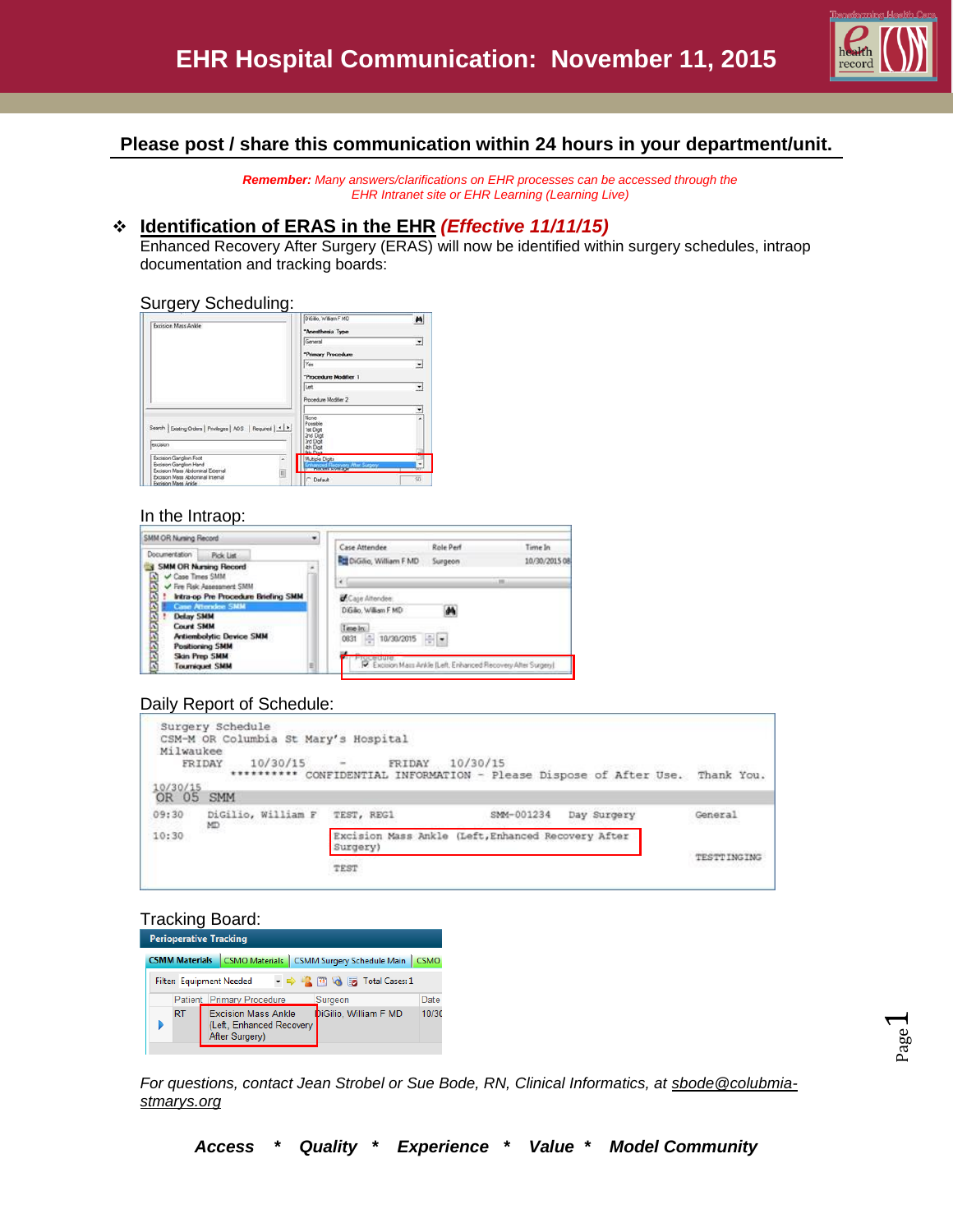

# **Wound/Pressure Ulcers/Skin Tears PowerPlan** *(Effective 11/12/15)*

Two new orders called Apply Barrier Ointment (Critic-Aid Clear) will be added:

- 1. Apply Barrier Ointment (Critic-Aid Clear)
	- a. qid to peri area b. tid to peri area
- 2. Apply Barrier Ointment (Critic-Aid Clear)
	- a. prn to peri area after each episode on incontinence and for skin protection

## **Ordered Supplement taken** *(Effective 11/16/15)*

Section added to PCA Nutrician band in Activities of Daily Living

ı

|                                           | THAT I A STREET                  |
|-------------------------------------------|----------------------------------|
| <b>CARD 1979</b>                          | <b>JA WORT</b>                   |
| Activity Shahai                           |                                  |
| Acchute M. Bellette                       |                                  |
| Progressive Mobility Constraints          |                                  |
| Progressiva Madallo Levilli               |                                  |
| Associate Denner                          |                                  |
| Acture; injuriance                        |                                  |
| Parlam & Provider<br>Head of Bed Provider |                                  |
|                                           |                                  |
| Time Darigled at Bedeler                  |                                  |
| Total car in Chair.                       |                                  |
| Antuiteten Geneva                         | ٠                                |
| Ankulates Passer (Plan)                   |                                  |
| Activity Trautenerit Requirem-            |                                  |
| <b>Finance Street</b>                     |                                  |
| at Ballydians - 1973 o.                   |                                  |
| Dent/Taper                                |                                  |
| <b>Brasilian Ferrari</b>                  | ÷                                |
| Listed Princers                           | v.                               |
| Desai Pariant                             | ÷                                |
| Marring Street                            |                                  |
| Afternoon Snadt                           |                                  |
| <b>Burning Small</b>                      |                                  |
| Fasting Instriered                        |                                  |
| <b><i>List Fentry August:</i></b>         |                                  |
| Degrees three of Box the week             |                                  |
| Ontered Supplement Taken:                 | <b>Tildered Tudglement Taken</b> |
| at Horperson AUK a.                       | Tex. complete                    |
| <b>Personal Dark Provided</b>             | Text, sarted                     |
| (Int) Bah.                                | inc. rational                    |
| <b>Hypera Australia</b>                   | its, other                       |
| Monater Associate (Ministright)           |                                  |
|                                           |                                  |
| <b>Brooker Associations!</b>              |                                  |
| <b>Service Permission</b>                 |                                  |
|                                           |                                  |
|                                           |                                  |
|                                           |                                  |
|                                           |                                  |
|                                           |                                  |
|                                           |                                  |

# **POP UP ALERT FOR MATERNAL TRIPLE/QUAD SCREEN** *(Efective 11/16/15)*

An issue has been identified where the Laboratory is not routinely receiving a completed Maternal Triple/ Quad Screen Form with collected specimens for the same. This causes significant delays being able to process the specimen and send the result to the provider.

Whenever any of the following procedures are activated in the EHR, a pop-up window will open to remind the individual collecting the specimen that the completed form must accompany the specimen:

- Maternal Quad Screen
- Maternal Triple Screen
- Maternal AFP

An example can be seen below: Whomever activates the order answers the prompt as **OK** phlebotomist completes the form, draws the blood and forwards to the laboratory for testing.

| <b>SECOND PRINT &amp; SECONDS &amp; CONTROL RA</b>                                          |                         |                                                                                                                                                                                                                                                                                                                                                                                                                                                                     |                                                                                                                                            |
|---------------------------------------------------------------------------------------------|-------------------------|---------------------------------------------------------------------------------------------------------------------------------------------------------------------------------------------------------------------------------------------------------------------------------------------------------------------------------------------------------------------------------------------------------------------------------------------------------------------|--------------------------------------------------------------------------------------------------------------------------------------------|
| <b>BE</b> Mailcotten Administration Telegrith (China) St.                                   |                         | Discusse (Ltd'I)                                                                                                                                                                                                                                                                                                                                                                                                                                                    | separately Middless & PM Convenience > E Depart - Communicate > El Patient Education                                                       |
| <b>Q DC Q Montrade @ Physician Factor @ Health</b>                                          |                         |                                                                                                                                                                                                                                                                                                                                                                                                                                                                     |                                                                                                                                            |
| TEST III, GIO. -                                                                            |                         | Cerner                                                                                                                                                                                                                                                                                                                                                                                                                                                              | <b>Galleries</b><br>List                                                                                                                   |
| TEST ITL GTOWN                                                                              |                         | Maternal Triple/ Quad Screen Form needs to be<br>completed and sent with the specimen.                                                                                                                                                                                                                                                                                                                                                                              | MIDLEIG 20067349<br><b>Allerales: Allerales Not</b><br>Finit 000054010390<br>Outputtent (06/25/2015 4:30<br><b>CSMConnect: Ask Patient</b> |
| A Orders                                                                                    |                         |                                                                                                                                                                                                                                                                                                                                                                                                                                                                     | Efalsom Chat 21a                                                                                                                           |
| Add J Document Medication by Hs 1 Reconciliat<br>Orders [Medication List] Document In Plan: |                         |                                                                                                                                                                                                                                                                                                                                                                                                                                                                     | Reconciliation Status<br>O Medi History O Admission O Out                                                                                  |
| <b>View</b>                                                                                 | <b>HOTAHTS</b>          |                                                                                                                                                                                                                                                                                                                                                                                                                                                                     | Silver Work                                                                                                                                |
| Orders for Signature<br>Plans                                                               | 18<br><b>J. Laborat</b> | $\frac{1}{2} \left( \frac{1}{2} \frac{1}{2} \right) \left( \frac{1}{2} \right) \left( \frac{1}{2} \right) \left( \frac{1}{2} \right) \left( \frac{1}{2} \right) \left( \frac{1}{2} \right) \left( \frac{1}{2} \right) \left( \frac{1}{2} \right) \left( \frac{1}{2} \right) \left( \frac{1}{2} \right) \left( \frac{1}{2} \right) \left( \frac{1}{2} \right) \left( \frac{1}{2} \right) \left( \frac{1}{2} \right) \left( \frac{1}{2} \right) \left( \frac{1}{2} \$ | Done Datail                                                                                                                                |
| Document In Flan<br>Suggested Plans (2)<br><b>Chulants</b>                                  | A. Active               | Ondered (Dr-Lab)<br>Toker Vehana                                                                                                                                                                                                                                                                                                                                                                                                                                    | Unine, Collected; 05/13/13 12:11:00 COT, OF collect, Stop Date 06/13/15 12:                                                                |
| Admit/Transfer/Dacharge                                                                     |                         | <b>Bights Februaries Material</b><br><b>Contacaut AC adaptault</b><br><b>Riveral Lines: National Art</b>                                                                                                                                                                                                                                                                                                                                                            | Blood Collected IN/14/11/8/8/26 CDT DR collect Stop Data M-14/11/8/18                                                                      |

*For questions, contact the Laboratory*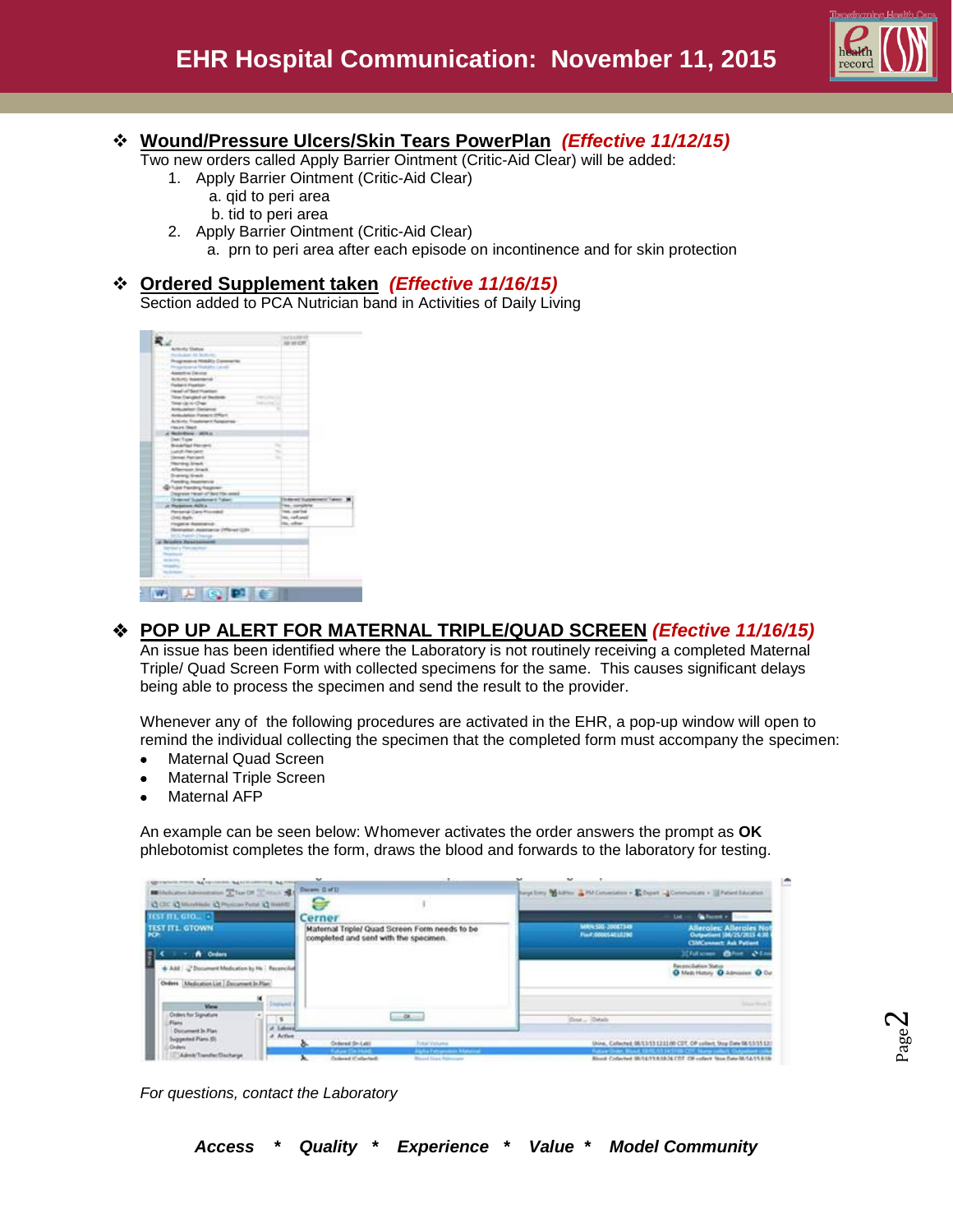

## **VTE Prevention - I View Band Change** *(Effective week of 11/16/15)*

To improve monitoring and workflow around VTE prevention, changes to the following I View bands will be made:

- o Adult Shift Documentation
- o OB Ongoing-Shift Assessments
- o Postpartum Care PCA
- o Recovery and Postpartum
- o BH-Adult Shift Documentation

Changes include:

- 1. New section at the top of each band identified above called **VTE Prevention.**
- 2. **Antiembolism Device** and **Antiembolism Device Status** will be moved from the **Activities of Daily Living** section and placed in the new **VTE Prevention** section.
- 3. The **VTE Prevention** section will populate with anticoagulants documented on the MAR as well as INR results.

| △ Activities of Daily Living  |
|-------------------------------|
|                               |
| ⊿ Activity                    |
| <b>Activity Status</b>        |
| <b>Exclusion to Activity</b>  |
| Progressive Mobility Comments |
| Progressive Mobility Level    |
| <b>Head of Bed Position</b>   |
| Antiembolism Device           |
| Antiembolism Device Status    |

#### **New** *(Effective week of 11/16/15)*:

| F.                                        | 12:25 CDT |     |     |   | 9:33 CDT 9:28 CDT 16:03 CDT 12:06 CDT 11:59 CDT |    |
|-------------------------------------------|-----------|-----|-----|---|-------------------------------------------------|----|
| ⊿ <b>b</b> VTE Prevention                 |           |     |     |   |                                                 |    |
| ⊿ Mechanical Prophylaxis                  |           |     |     |   |                                                 |    |
| * Antiembolism Device                     |           |     |     |   | Intermitt                                       |    |
| * <sup>*</sup> Antiembolism Device Status |           |     |     |   | Active in                                       |    |
| ⊿ Pharmacologic Prophylaxis               |           |     |     |   |                                                 |    |
| to warfarin<br>mg                         |           |     |     | 4 |                                                 |    |
| <mark>ୣୄ† [:=</mark> ]enoxaparin<br>mg    |           |     |     |   |                                                 | 40 |
| $\triangle$ Lab                           |           |     |     |   |                                                 |    |
| 後INR                                      |           | 1.0 | 1.0 |   |                                                 |    |
| ⊿ Activities of Daily Living              |           |     |     |   |                                                 |    |
| ⊿ Activity                                |           |     |     |   |                                                 |    |
| ⊿ Nutrition - ADLs                        |           |     |     |   |                                                 |    |
| ⊿ Hygiene ADLs                            |           |     |     |   |                                                 |    |
| ⊿ Braden Assessment                       |           |     |     |   |                                                 |    |
|                                           |           |     |     |   |                                                 |    |

*For questions, contact Anne Putzer or Suzanne Wilkerson, MD*

## **REMINDER: Documenting Historical Immunizations**

Past immunizations can be documented using the Immunization Schedule tab on the Venue menu. You do not need to know the exact calendar date that the vaccine was administered to enter past immunization history. The historical immunization documented will automatically populate to the Immunization History on the Immunization Schedule and the Immunizations section on the Nursing Communication page. Documenting historical immunizations will help clinicians to identify whether the patient has received the influenza vaccine during flu season for any subsequent admissions. Please refer to the **Documenting Historical Immunizations** job aid posted on the *CSM Intranet > EHR Home > Just Job Aids > Documentation > Documenting Historical Immunizations* or [here](http://csmintranet.columbia-stmarys.org/ehr/documents/ImmunizationSchedule_JobAid_071315_JK_v1_000.pdf) for details.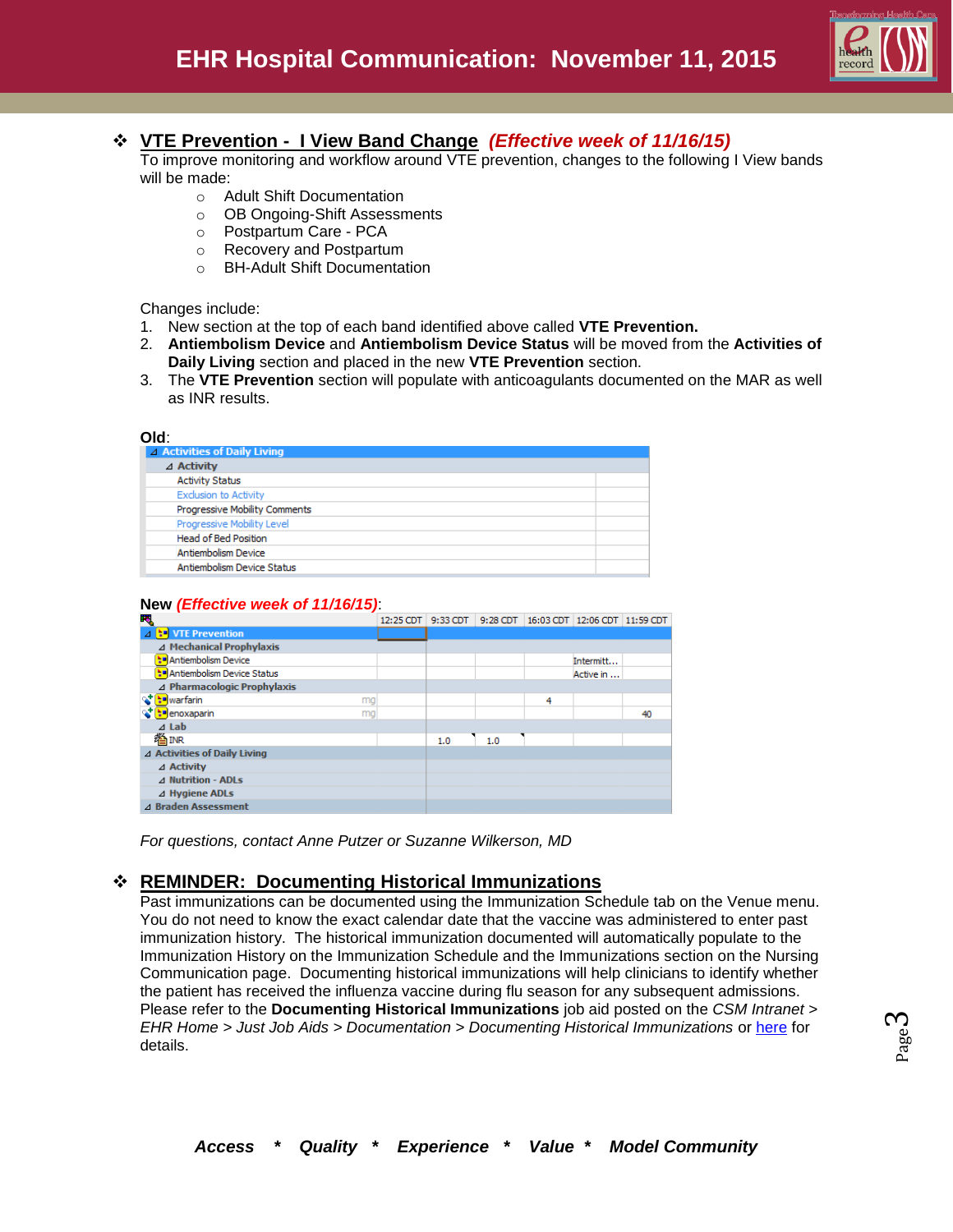

## **RN Relationship Window** *(Effective 11/18/15)*



The RN relationship window currently pops up every 72 hours for a RN who already established the relationship with a patient. The time will now change to every 16 hours. Meaning, when the RN comes in on Monday, they select the registered nurse relationship. That relationship will then be active from then + 16 hours. At the end of the 16 hours, the relationship will be inactivated, and the nurse will no longer be eligible to receive notifications, however if the RN is taking care of the patient over the 16 hours, the relationship window will pop up again. If the nurse is still caring for that same patient their next shift/day on Tuesday, the RN will be prompted to establish the relationship "Registered Nurse" once more. This process will continue each day. This change is due to the St. John's Sepsis Module that will be in EHR spring of 2016. More to come on St. John's Module.

*For questions, contact Danine Wanek, RN, Clinical Informatics, at danine.wanek@columbiastmarys.org*

## **SMARTCare Research Project** *(Effective 11/17/15)*

Columbia St. Mary's will be participating in a research project called SMARTCare. SMARTCare is:

- Physician initiated, quality improvement project developed by Florida and Wisconsin Chapters of American College of Cardiology (ACC), based on scientific evidence and shared decision making.
- Links evidence based tools & resources, patient education & decision aids with the EHR

Targeted Objectives of the program are:

- Improve rates of procedure appropriateness
- Improve Patient Safety and Experience
- Document similar or improved patient outcomes and a lower total episode cost of cardiology care for patients with stable ischemic heart disease.

The tools have all been available individually, and for this project are linked together through our EHR. The following "alert" will appear as a caregiver (MD, NP, PA, RN, & MA) logs into a patient's EHR to alert appropriate departments and staff members of the patient's participation in the program. The alert will appear only once for a particular caregiver per patient encounter (as long as the patient is enrolled into the program). The message is informational. Click **OK** and the alert will disappear. Cardiologists and other specified staff will be using this information to ensure they care for their patients using the SMARTCare protocol.



*For questions, call Mary Jo Wentzel RN, Interim SMARTCare Program Manager (Pager: 414- 558-0013. Office: 414-585-2216).* 

Page  $\overline{\mathcal{A}}$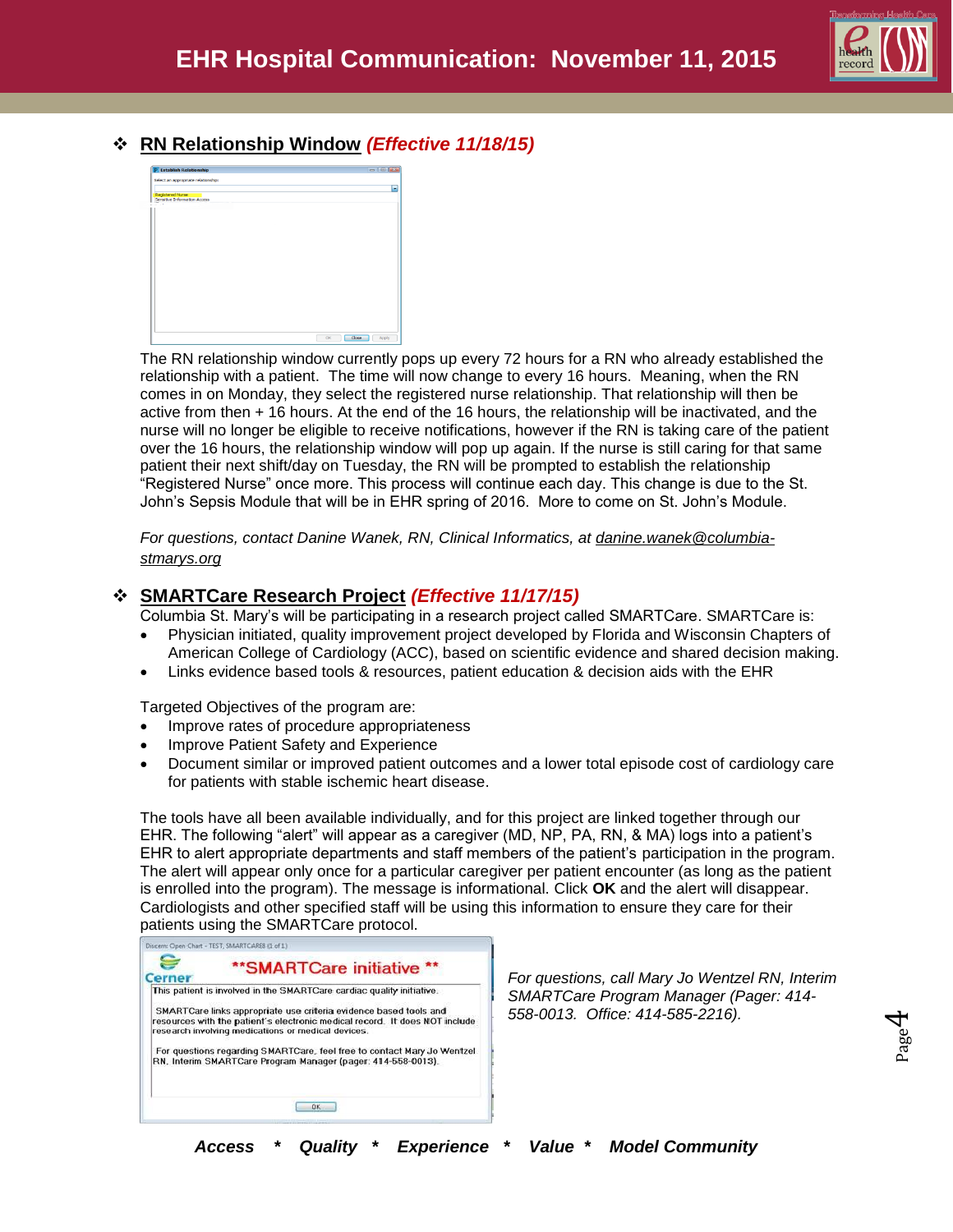

## **Communication Orders to RN/HUC for Echos, Stress Echos, and TEEs** *(Effective NOW)*

Echocardiograms, Stress Echos, and TEEs required to be done on weekends, and holidays (i.e off shift hours) are not being completed, or not completed in a timely manner, because the echo tech on call is not alerted to the need for an echo study. In addition, cardiologists are not being consulted prior to ordering of stat studies.

To facilitate timely completion of urgent/STAT Echos, Stress Echos, and TEEs ordered during off shift hours, a new pre-checked **Communication to RN/HUC** order has been added to the Echo, Stress Echo, and TEE PowerPlans. When the PowerPlan is placed, the order will generate a task to the **Scheduled Patient Care** tab of the RN and HUC task lists as a reminder to notify the Echo tech of an Echo study.

#### *The Communication to RN/HUC order will task as follows:*

- 1) When an **Echocardiogram LTD or FU, Echocardiogram w/Doppler Complete, Echo Pediatric Complete, or Echo Pediatric Limited or FU** is ordered via PowerPlan with any priority (NOTE: 2 new pediatric ECHO PowerPlans have been added):
	- **Communication to RN/HUC** task will fire to Scheduled Patient Care tab for RNs and HUCs
	- **Done/Not Done** task
	- Verbiage of the **Order Details** section of task: "Stat order: Verify Cardiology Consult & Vocera Echo Tech STAT. Page Echo Tech for urgent/stat orders on off shift hours. Non-stat Echo order on off shift hours, leave message on Echo VM-CSMO: 243-7689; CSMM: 585-5737"
	- You will need to hover over **Order Details** of task to see the complete message.

| 100(11) | <b>TELEVISION</b> | <b>ENTIRE LOTER SERVICES</b> | Communication in the party for a |                                                                                                                                                                                                                                                                             |
|---------|-------------------|------------------------------|----------------------------------|-----------------------------------------------------------------------------------------------------------------------------------------------------------------------------------------------------------------------------------------------------------------------------|
| aana :  | Pending           | $10/30/2015$ 13:22 CDT       | Communication to RN/HUC          | Start Date: 10/30/15 13:22:00 CDT, STAT Order: Verify Cardiology Consult                                                                                                                                                                                                    |
|         |                   |                              |                                  | Start Date: 10/30/15 13:22:00 CDT,<br>STAT Order: Verify Cardiology Consult.<br>Nocera Echo Tech STAT, Page Echo<br>Tech for urgent/stat orders on off shift<br>hours. Non-stat Echo orders on off<br>shift hours, leave message on Echo<br>M-SMO: 243-7689; CSMM: 585-5737 |

- 2) When a **TEE, Echocardiogram Stress, or Echocardiogram Dobutamine Stress** is ordered via PowerPlan with any priority:
	- **Communication to RN/HUC** task will fire to Scheduled Patient Care tab for RNs and HUCs.
	- **Done/Not Done** task
	- Verbiage of the **Order Details** section of task: "If ordered after business hours, on weekends or holidays, page on call Echo Tech through hospital operator"
	- You may need to hover over **Order Details** of the task to see the complete message.

| <b>Scheduled Patient Care</b> |                    | All Continuous Tasks    | All PRN Tasks            |                                                                                                                                                                                           |  |
|-------------------------------|--------------------|-------------------------|--------------------------|-------------------------------------------------------------------------------------------------------------------------------------------------------------------------------------------|--|
| Task retrieval completed      |                    |                         |                          |                                                                                                                                                                                           |  |
|                               | <b>Task Status</b> | Scheduled Date and Time | <b>Task Description</b>  | <b>Order Details</b>                                                                                                                                                                      |  |
| 66                            | Pendina            | 11/3/2015 11:28 CST     | Communication to RN/HUC  | Start Date: 11/03/15 11:28:00 CST, If ordered after business hours, on weeken                                                                                                             |  |
| 66 P                          | Pending            | 10/29/2015 3:00 CDT     |                          | $-10/20/15$ 2-00-00 CDT<br>POC Blood Gluco Start Date: 11/03/15 11:28:00 CST, If ordered after business hours, on weekends or holidays, page on call Edno Tech through hospital operator. |  |
|                               | Pending            | 10/29/2015 1:00 CDT     | <b>POC Blood Glucose</b> | Start Date: 10/29/15 1:00:00 CDT                                                                                                                                                          |  |

#### **NOTE: All individual Echo, Stress Echo, and TEE orders will be hidden. The PowerPlan should be used when ordering Echo studies.**

*For questions, contact Jill Kortebein, RN, Clinical Informatics, at jkortebe@columbia-stmarys.org*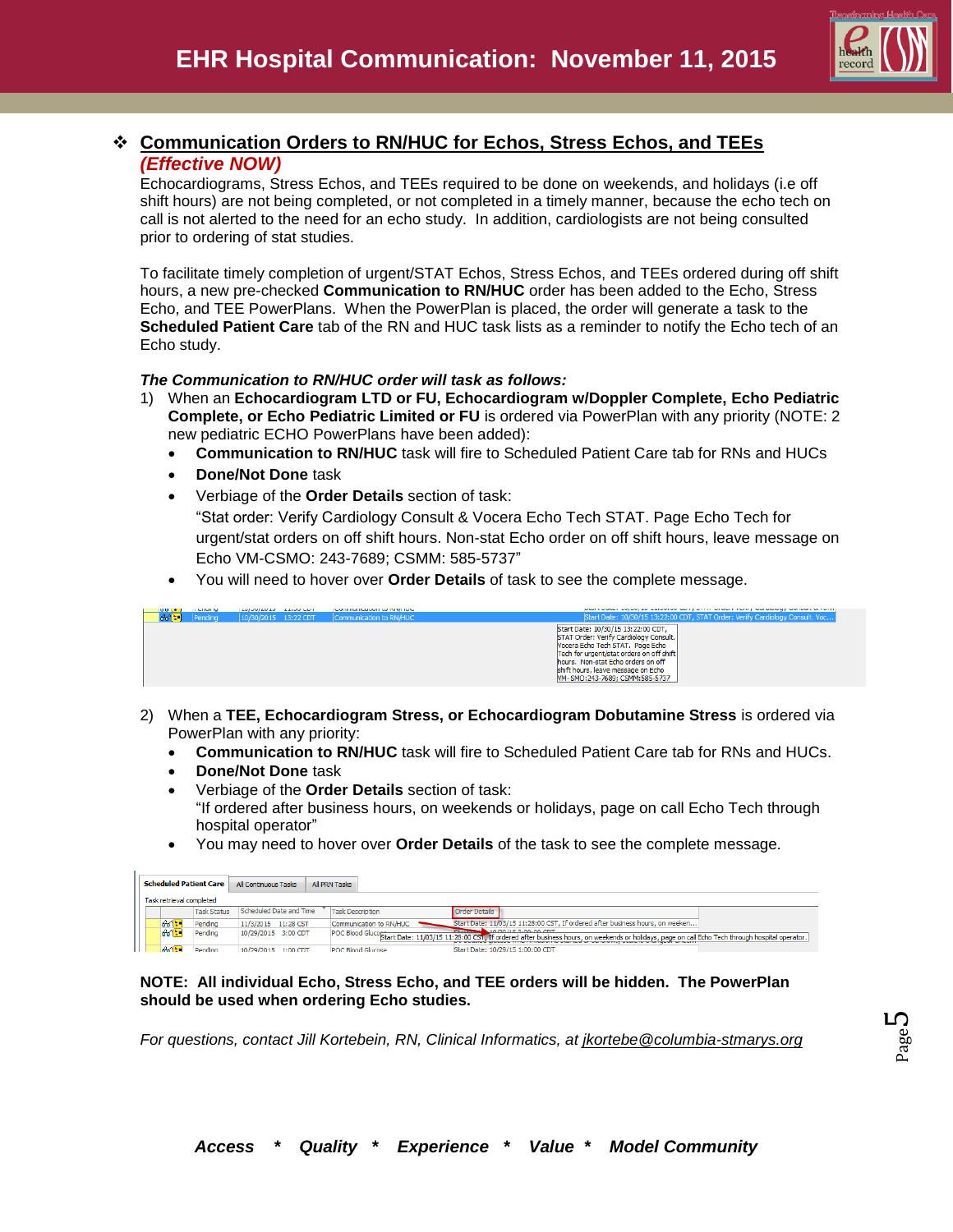

# **Isolation Status in Banner Bar** *(Effective NOW)*

Isolation Status will be visible in the banner bar for all hospital patients, located under the FIN#. The isolation type and indication will be listed. If you see more than one isolation type has been ordered, you will need to hover to see all of the information.

Isolation status is linked directly to active orders and is encounter specific. Listing isolation status in the banner bar gives clinicians immediate information without having to sort through orders. All staff who access the EHR will be more aware of isolation orders and be better able to comply with treatments/isolation procedures required by TJC.

## **What will I see in the Banner Bar?**

1. Blank – This indicates that there are no active isolation status orders. If the clinical situation warrants, the appropriate isolation status should be placed.

| <b>TRAIN, SURGERY1</b>                   | DOB:01/01/1970 | Sex:Male                      | <b>MRN:SMM-905708</b> | Allergies: No Known Allergies  |
|------------------------------------------|----------------|-------------------------------|-----------------------|--------------------------------|
| <b>PCP:Carneol, Mitchell G MD</b>        | Age:45 years   | <b>Loc:CSMM ED</b>            | Fin#:000112060413     | Inpatient [01/8/2015 12:54 -   |
| <b>Attending: Carneol, Mitchell G MD</b> | Adv Dir:No     | <b>Code Status: Full Code</b> | Isol:                 | <b>CSMConnect: Ask Patient</b> |

2. Single Order listed with isolation status – Nursing staff should verify that proper isolation precautions based on policy have been implemented.

| <b>TRAIN, SUR XI</b>                     |                |                               |                       | List → Facent v Name                                                                                                |
|------------------------------------------|----------------|-------------------------------|-----------------------|---------------------------------------------------------------------------------------------------------------------|
| <b>TRAIN, SURGERY1</b>                   | DOB:01/01/1970 | Sex:Male                      | <b>MRN:SMM-905708</b> | <b>Allergies: No Known Allergies</b>                                                                                |
| <b>PCP:Carneol, Mitchell G MD</b>        | Age: 45 years  | <b>Loc:CSMM ED</b>            | Fin#:000112060413     | Inpatient [01/8/2015 12:54 -                                                                                        |
| <b>Attending: Carneol, Mitchell G MD</b> | Adv Dir:No     | <b>Code Status: Full Code</b> | Isol:Contact.C-Diff   | <b>CSMConnect: Ask Patient</b>                                                                                      |
| <b>Menu</b><br><b>Ordore</b>             |                |                               |                       | $n_{\text{Eul screen}}$ $\overline{m}_{\text{Print}}$ $\overline{m}_{\text{Dmin}}$ $\overline{m}_{\text{Eulgeran}}$ |

| <b>z</b> Details for <b>Solation</b><br>Details (18 Order Comments   Diagnosis |                                                                                                                                               |                          |                       |   |  |
|--------------------------------------------------------------------------------|-----------------------------------------------------------------------------------------------------------------------------------------------|--------------------------|-----------------------|---|--|
| $\left\Vert \mathbb{I}\right\Vert \left. \mathbb{U}\right\Vert$<br>中等队         |                                                                                                                                               |                          |                       |   |  |
| "Requested Start Date an 07/22/2015                                            | $-1249$                                                                                                                                       | $\Rightarrow$ con        | "Isolation: Contact   | ٠ |  |
| *Indication for Isolation:                                                     | वरता<br>coff<br>Diarrhea<br>HIN1 Virus<br>Influenza<br>MDRO/ESBL<br>Meades<br>Meningitis<br>MRSA<br>Pneumonia<br><b>SARS</b><br>Shingles<br>m | ٠<br>$\hat{\phantom{a}}$ | Special instructions: |   |  |

3. "Multiple Orders" – caused by multiple processes for placing the isolation order (system triggered orders due to history in Invision, PowerPlan orders, individual order from RN, etc.). Banner bar cannot pull in multiple orders at once with associated details.

| <b>TRAIN, SUR</b>                        |                |                               |                                | ← List → <del>Mi</del> Recent + N |
|------------------------------------------|----------------|-------------------------------|--------------------------------|-----------------------------------|
| <b>TRAIN, SURGERY1</b>                   | DOB:01/01/1970 | Sex:Male                      | <b>MRN:SMM-905708</b>          | Allergies: No Known Allergies     |
| <b>PCP:Carneol, Mitchell G MD</b>        | Age: 45 years  | <b>Loc:CSMM ED</b>            | <b>ETHIA, UUUJ LI AUUUT LO</b> | Inpatient [01/8/2015 12:54 -      |
| <b>Attending: Carneol, Mitchell G MD</b> | Adv Dir:No     | <b>Code Status: Full Code</b> | <b>Isol: Multiple Orders</b>   | <b>CSMConnect: Ask Patient</b>    |
| <b>Monu</b>                              |                |                               |                                | Delayers Filippi 20 minutes and   |

Nursing staff should verify accuracy of orders and consolidate into a single order that will fully display on the banner bar. That will allow the banner bar to be a source of immediate and accurate information on the type and reason for all isolation statuses.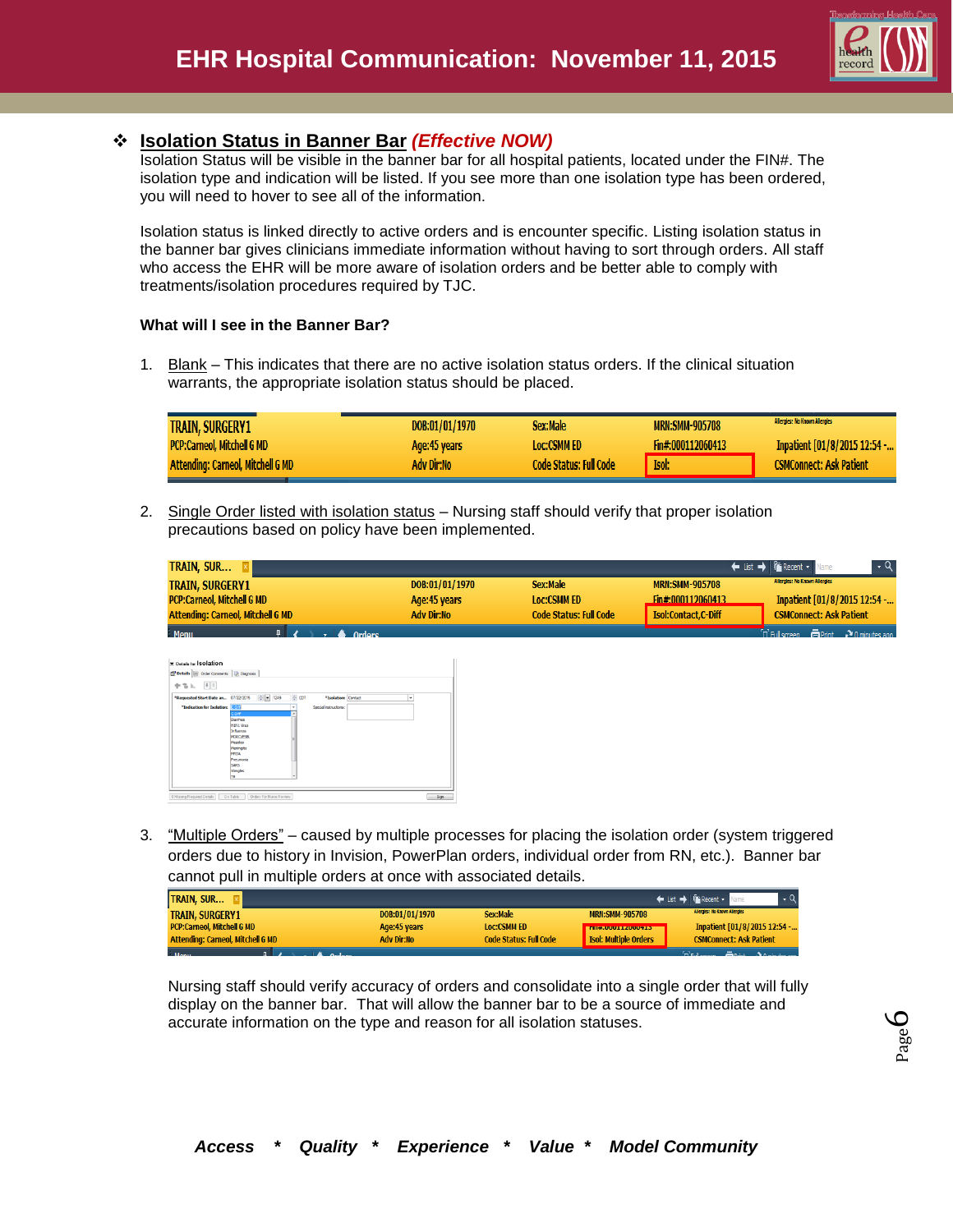

#### **Workflow for Consolidating Multiple Orders**:

1. Enter one order with multiple isolation types and indicators, holding down the Ctrl key to choose multiple options in both categories as needed. Sign>Refresh>Banner bar will indicate all options chosen. Hover to see those that aren't face-up.

| Details for Solation                                                                                                           |                                               |  |
|--------------------------------------------------------------------------------------------------------------------------------|-----------------------------------------------|--|
| Details <b>IF</b> Order Comments <b>In Diagnosis</b>                                                                           |                                               |  |
| $   \cdot   $<br>十名瓜                                                                                                           |                                               |  |
| $\frac{\Delta}{\Psi}$<br>$\frac{1}{\sqrt{2}}$ $\frac{1}{\sqrt{2}}$<br>Requested Start Date and Time: 07/22/2015<br>1249<br>CDT | *Isolation: Contact   Droplet<br>$\checkmark$ |  |
| *Indication for Isolation: C-Diff<br>$\check{~}$                                                                               | Airborne<br>Special instructions:<br>Burn     |  |
|                                                                                                                                | Contact<br>Droplet                            |  |
|                                                                                                                                | Neutropenic Precautions                       |  |
|                                                                                                                                | Reverse<br>Standard                           |  |
|                                                                                                                                | Special                                       |  |
|                                                                                                                                |                                               |  |
|                                                                                                                                |                                               |  |
|                                                                                                                                |                                               |  |
|                                                                                                                                |                                               |  |
|                                                                                                                                |                                               |  |

| Details   Order Comments   @ Diagnosis        |                                                     |                       |                               |              |
|-----------------------------------------------|-----------------------------------------------------|-----------------------|-------------------------------|--------------|
| $  \cdot   \times$<br>十名區                     |                                                     |                       |                               |              |
| 07/22/2015<br>Requested Start Date and Time:  | $\frac{1}{x}$<br>÷<br>CDT<br>1249<br>$\vert \nabla$ |                       | *Isolation: Contact   Droplet | $\checkmark$ |
| *Indication for Isolation: C-Diff   Pneumonia | $\checkmark$                                        | Special instructions: |                               |              |
| C-Diff                                        | ▲                                                   |                       |                               |              |
| Diarrhea                                      |                                                     |                       |                               |              |
| <b>H1N1 Virus</b>                             |                                                     |                       |                               |              |
| Influenza                                     |                                                     |                       |                               |              |
| <b>MDRO/ESBL</b>                              |                                                     |                       |                               |              |
| <b>Measles</b>                                |                                                     |                       |                               |              |
| Meningitis                                    |                                                     |                       |                               |              |
| <b>MRSA</b>                                   |                                                     |                       |                               |              |
| Pneumonia                                     |                                                     |                       |                               |              |
| <b>SARS</b>                                   |                                                     |                       |                               |              |
| Shingles                                      |                                                     |                       |                               |              |
| TB                                            |                                                     |                       |                               |              |

One active isolation order will be visible in Orders, and the Banner bar will reflect the type(s) and Indication(s).

| TRAIN, SUR                               |                |                               | ← List → <del>Fix</del> Recent v                                    |
|------------------------------------------|----------------|-------------------------------|---------------------------------------------------------------------|
| <b>TRAIN, SURGERY1</b>                   | DOB:01/01/1970 | Sex:Male                      | <b>Allergies: No Known Allergies</b><br><b>MRN:SMM-905708</b>       |
| <b>PCP:Carneol, Mitchell G MD</b>        | Age: 45 years  | <b>Loc:CSMM ED</b>            | Ein#-000112060412<br><b>Inpatient [01/8/2015 12:54 -</b>            |
| <b>Attending: Carneol, Mitchell G MD</b> | Adv Dir:No     | <b>Code Status: Full Code</b> | <b>Isol:Contact   Droplet, C-Diff   Pn C. MConnect: Ask Patient</b> |
| <b>Menu</b><br><del>n</del> Orders       |                |                               | Isol:Contact Droplet,C-Diff Pneumonia 2 0 minutes ago               |

| TRAIN, SUR E<br><b>TRAIN, SURGERY1</b><br><b>PCP:Carneol. Mitchell G MD</b><br><b>Attending: Carneol, Mitchell G MD</b> |                                                                                                                         | DOB:01/01/1970<br>Age:45 years<br><b>Adv Dir:No</b> |                                  | Sex:Male<br><b>Loc:CSMM ED</b><br><b>Code Status: Full Code</b>                 |                                                                                | <b>MRN:SMM-905708</b><br>Fin#:000112060413 |    | $\leftarrow$ List $\rightarrow$ | <b><i>Ca</i></b> Recent -<br>Jame<br><b>Allergies: No Known Allergies</b><br>Inpatient [01/8/2015 12:54<br>Isol:Contact   Droplet,C-Diff   Pn CSMConnect: Ask Patient |                    |
|-------------------------------------------------------------------------------------------------------------------------|-------------------------------------------------------------------------------------------------------------------------|-----------------------------------------------------|----------------------------------|---------------------------------------------------------------------------------|--------------------------------------------------------------------------------|--------------------------------------------|----|---------------------------------|-----------------------------------------------------------------------------------------------------------------------------------------------------------------------|--------------------|
| Menu                                                                                                                    | <b>Orders</b><br>₩                                                                                                      |                                                     |                                  |                                                                                 |                                                                                |                                            |    |                                 | [D] Full screen<br><b>Imprint</b>                                                                                                                                     | $\geq 0$ minutes a |
| <b>Advance Directives</b>                                                                                               | + Add   √ Pocument Medication by Hx   √ Check Interactions   □ External Rx History -   Rx Plans (0): No Benefit Found + |                                                     |                                  |                                                                                 |                                                                                |                                            |    |                                 | <b>Reconcilation Status</b>                                                                                                                                           |                    |
| $#$ Add<br>Allergies                                                                                                    | Medication List Document In Plan<br><b>Orders</b>                                                                       |                                                     |                                  |                                                                                 |                                                                                |                                            |    |                                 | Meds History 4 Admission 4 Dischard                                                                                                                                   |                    |
| Diagnosis and Problems                                                                                                  |                                                                                                                         |                                                     |                                  |                                                                                 |                                                                                |                                            |    |                                 |                                                                                                                                                                       |                    |
| <b>Documents</b>                                                                                                        | <b>View</b>                                                                                                             |                                                     |                                  | Displayed: All Active Orders   All Inactive Orders   All Orders   All Statuses] |                                                                                |                                            |    |                                 |                                                                                                                                                                       | Show More Orders   |
| Flowsheets                                                                                                              | Orders for Signature                                                                                                    | $\infty$ Dose  \$                                   | Order Name 4                     |                                                                                 | Start                                                                          | Stop                                       | 马卜 | Status                          | Order Comment                                                                                                                                                         |                    |
| Form Browser                                                                                                            | -Plans<br>Document In Plan                                                                                              | 4 Active                                            |                                  |                                                                                 |                                                                                |                                            |    |                                 |                                                                                                                                                                       |                    |
| <b>Growth Chart</b>                                                                                                     | <b>Medical</b>                                                                                                          |                                                     | <b>Basic Patient Information</b> |                                                                                 | 06/4/2015 9:10 CDT                                                             | 06/4/201                                   | Æ  | Ordered                         | Order entered by the SYSTEM second                                                                                                                                    |                    |
| <b>Health Maintenance</b>                                                                                               | Surgery Pre (Initiated)                                                                                                 |                                                     |                                  | Follow Skin Pressure Ulcer Preventio                                            | 01/9/2015 11:33 CST                                                            |                                            |    | Ordered<br>Ordered              | Order entered by the SYSTEM second                                                                                                                                    |                    |
|                                                                                                                         | <b>Antibiotic - Pre - Appeni</b>                                                                                        |                                                     | Tenlation                        |                                                                                 | Intermittent Pneumatic Compression 01/9/2015 11:28 CST<br>07/22/2015 12:49 CDT |                                            |    | Ordered                         |                                                                                                                                                                       |                    |
| <b>Histories</b>                                                                                                        | VTE Prophylaxis Surgica                                                                                                 |                                                     | Order Patrick Details            |                                                                                 | or lamost outgings                                                             |                                            | s. | Containing and                  | <b>Contact and account that the concerning accounts</b>                                                                                                               |                    |

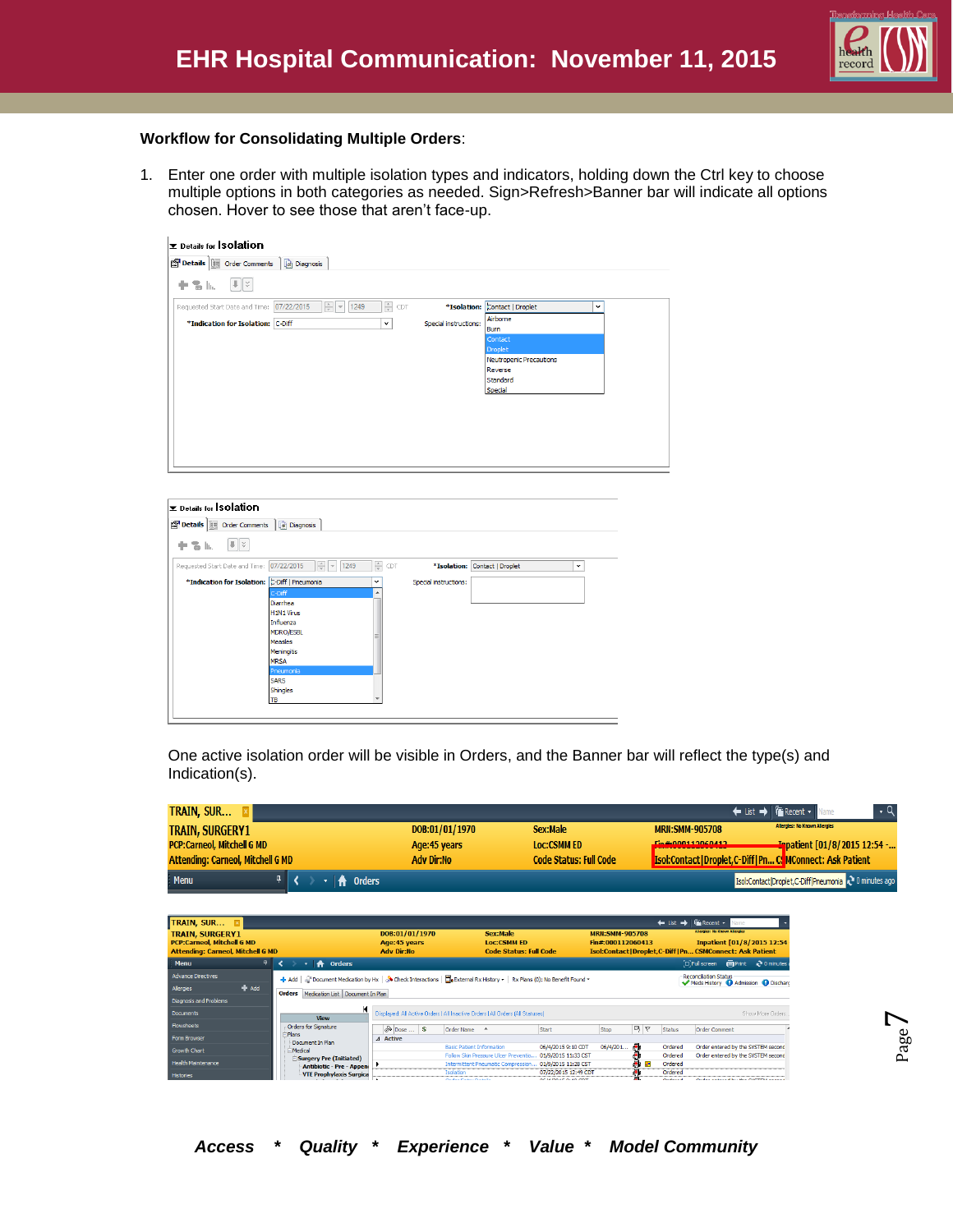

Page  $\infty$ 

- 2. If there already is a single isolation order and additional isolation needs to be ordered, locate the current, active order under Patient Care in the orders navigator. Right-click>Modify>proceed with steps above to combine all isolation orders into one, single order.
- 3. If there are multiple isolation orders and you want to combine them into one order, right-click and Cancel/DC all orders except the one you are using to combine into one. Sorting patient care orders alphabetically can expedite this process. Click on the order name column to sort.

| <b>View</b>                                                                                                  |                                                    |          |                                                                                 |                                |                    |                                 |                 |                                                   |  |
|--------------------------------------------------------------------------------------------------------------|----------------------------------------------------|----------|---------------------------------------------------------------------------------|--------------------------------|--------------------|---------------------------------|-----------------|---------------------------------------------------|--|
| Orders for Signature<br>Document In Plan                                                                     | $\delta$ Dose  5<br>Order Name A<br>⊿ Patient Care |          | Start                                                                           |                                | <b>By</b> Y Status | Order Comment                   |                 |                                                   |  |
| Medical                                                                                                      | ⊿ Active<br><b>Basic Patient Information</b>       |          | 06/4/2015 9:10 CDT                                                              | 06/4/201<br>ø                  | Ordered            | Order entered by the SYSTEM sec |                 |                                                   |  |
| Surgery Pre (Initiated)<br>Antibiotic - Pre - Appen<br>VTE Prophylaxis Surgica<br><b>Suggested Plans (1)</b> |                                                    |          | Follow Skin Pressure Ulcer Preventio 01/9/2015 11:33 CST<br>01/9/2015 11:28 CST | ¢.                             | Ordered<br>Ordered | Order entered by the SYSTEM sec |                 |                                                   |  |
| Orders<br>Z Admit/Transfer/Dischar                                                                           | Order Entry Details<br>Peripheral IV Insertion     |          | 06/4/2015 9:10 CDT<br>01/9/2015 11:28 CST                                       | Renew<br>Modify                |                    | d by the SYSTEM sec             |                 |                                                   |  |
| <b>Diet</b>                                                                                                  | Pulse Oximetry<br><b>Review Patient Education</b>  |          | 01/9/2015 11:28 CST<br>06/4/2015 9:10 CDT                                       | Copy                           |                    | d by the SYSTEM seo             |                 |                                                   |  |
| <u>√ Patie</u><br><b>El IV Solutions</b>                                                                     | <b>Review Patient Pharmacy</b>                     |          | 06/4/2015 9:10 CDT                                                              | Cancel/Reorder                 |                    | d by the SYSTEM sec             |                 |                                                   |  |
| <b>Medications</b><br>Laboratory                                                                             | Verify Consent Completed and Sign<br>Vital Signs   |          | 01/9/2015 11:28 CST<br>01/9/2015 11:28 CST                                      | Suspend<br>Activate            |                    |                                 |                 |                                                   |  |
| Diagnostic Tests/Radiology<br>Procedures                                                                     | $\triangle$ Inactive<br>Isolation                  |          | 07/22/2015 12:51 CDT                                                            | Complete                       |                    |                                 |                 |                                                   |  |
| <b>Consults</b><br>Rehab                                                                                     | $\triangle$ IV Solution<br>⊿ Active                |          |                                                                                 | Cancel/DC                      |                    |                                 |                 |                                                   |  |
| Respiratory Therapy<br>Special                                                                               | Lactated Ringers 1,000 mL                          |          | 01/9/2015 12:28 CST                                                             | Void<br>Reschedule Task Times. |                    |                                 |                 |                                                   |  |
| Mon Categorized<br>Medical Supplies                                                                          | <b>4</b> Medications<br>4 Active                   |          |                                                                                 | Add/Modify Compliance          |                    |                                 |                 |                                                   |  |
| Medication History<br>Medication History Snapshot                                                            | cefOXitin<br>furosemide (Lasix 80 mg tab)          |          | 01/9/2015 12:00 CST<br>01/9/2015 10:58 CST                                      | Order Information              |                    | for to surgery start.           |                 |                                                   |  |
|                                                                                                              |                                                    |          |                                                                                 |                                |                    |                                 |                 |                                                   |  |
| <b>Patient Background</b>                                                                                    |                                                    |          | $\equiv$ $\sim$ $\sim$                                                          |                                |                    |                                 |                 |                                                   |  |
| Selected visit                                                                                               |                                                    |          |                                                                                 |                                |                    |                                 |                 |                                                   |  |
| Attending<br>Physician:                                                                                      | CARNEOL, MITCHELL                                  |          | 01/08/15 12:54                                                                  |                                |                    |                                 |                 |                                                   |  |
| Service:                                                                                                     | Med Inpatient                                      |          | 01/08/15 12:54                                                                  |                                |                    |                                 |                 |                                                   |  |
| Resuscitation                                                                                                | Start Date: 01/09/15                               |          | 01/09/15 11:28                                                                  |                                |                    |                                 |                 | When combined into one order, all isolation       |  |
| Status:                                                                                                      | 11:28:00 CST,                                      |          |                                                                                 |                                |                    |                                 |                 |                                                   |  |
|                                                                                                              | <b>Resuscitation Status:</b>                       |          |                                                                                 |                                |                    |                                 |                 | information will be visible in Patient Background |  |
|                                                                                                              | Full Code, Code Plan                               |          |                                                                                 |                                |                    |                                 |                 | section on the Nursing Communication page and     |  |
|                                                                                                              | Discussed With:                                    |          |                                                                                 |                                |                    |                                 |                 | other Summary Pages of the Venue Menu.            |  |
|                                                                                                              | Decisional Adult Patient                           |          |                                                                                 |                                |                    |                                 |                 |                                                   |  |
| Advance                                                                                                      | No                                                 |          | 01/09/15 10:55                                                                  |                                |                    |                                 |                 |                                                   |  |
| Directive:                                                                                                   |                                                    |          |                                                                                 |                                |                    |                                 |                 |                                                   |  |
| Isolation:                                                                                                   | Start Date: 07/22/15                               |          | 07/22/15 12:49                                                                  |                                |                    |                                 |                 |                                                   |  |
|                                                                                                              | 12:49:00 CDT.                                      |          |                                                                                 |                                |                    |                                 |                 |                                                   |  |
|                                                                                                              |                                                    |          |                                                                                 |                                |                    |                                 |                 |                                                   |  |
|                                                                                                              | Isolation: Contact                                 |          |                                                                                 |                                |                    |                                 |                 |                                                   |  |
|                                                                                                              | Droplet, Indication for                            |          |                                                                                 |                                |                    |                                 |                 |                                                   |  |
|                                                                                                              | Isolation: C-Diff                                  |          |                                                                                 |                                |                    |                                 |                 |                                                   |  |
|                                                                                                              | Pneumonia                                          |          |                                                                                 |                                |                    |                                 |                 |                                                   |  |
|                                                                                                              |                                                    |          |                                                                                 |                                |                    |                                 |                 |                                                   |  |
| <b>Patient Background</b>                                                                                    |                                                    |          | $\equiv$ $\sim$                                                                 |                                | lf.                | the                             | multiple orders | are<br>not                                        |  |
| Selected visit                                                                                               |                                                    |          |                                                                                 |                                |                    |                                 |                 | combined into one order not only                  |  |
| Attending                                                                                                    | CARNEOL, MITCHELL                                  |          | 01/08/15 12:54                                                                  |                                |                    |                                 |                 |                                                   |  |
| Physician:                                                                                                   |                                                    |          |                                                                                 |                                |                    |                                 |                 | does it affect the Isolation listing on           |  |
| Service:                                                                                                     | Med Inpatient                                      |          | 01/08/15 12:54                                                                  |                                |                    |                                 |                 | the banner bar but only the most                  |  |
|                                                                                                              | Resuscitation Start Date: 01/09/15                 |          | 01/09/15 11:28                                                                  |                                |                    | current isolation order shows   |                 | in                                                |  |
| Status:                                                                                                      | 11:28:00 CST,                                      |          |                                                                                 |                                |                    |                                 |                 |                                                   |  |
|                                                                                                              | <b>Resuscitation Status:</b>                       |          |                                                                                 |                                |                    | Patient Background section.     |                 |                                                   |  |
|                                                                                                              | Full Code, Code Plan                               |          |                                                                                 |                                |                    |                                 |                 |                                                   |  |
|                                                                                                              | Discussed With:                                    |          |                                                                                 |                                |                    |                                 |                 |                                                   |  |
|                                                                                                              | Decisional Adult Patient                           |          |                                                                                 |                                |                    |                                 |                 | Even though there are 2 isolation                 |  |
| Advance                                                                                                      | No                                                 |          | 01/09/15 10:55                                                                  |                                |                    |                                 |                 | orders (droplet & contact), only the              |  |
| Directive:                                                                                                   |                                                    |          |                                                                                 |                                |                    |                                 |                 | most recent order is visible in section           |  |
| Isolation:                                                                                                   | Start Date: 07/22/15                               | 07/22/15 |                                                                                 |                                |                    |                                 |                 |                                                   |  |
|                                                                                                              | 14:37:00 CDT,                                      |          |                                                                                 |                                |                    | (droplet). Contact isolation is |                 | not                                               |  |
|                                                                                                              | Isolation: Droplet,                                |          |                                                                                 |                                | listed.            |                                 |                 |                                                   |  |
|                                                                                                              | Indication for Isolation:                          |          |                                                                                 |                                |                    |                                 |                 |                                                   |  |
|                                                                                                              |                                                    |          |                                                                                 |                                |                    |                                 |                 |                                                   |  |
|                                                                                                              | Pneumonia                                          |          |                                                                                 |                                |                    |                                 |                 |                                                   |  |

*For questions, contact Nancy Kellett, RN, Infection Prevention, or Sue Bode, RN, Clinical Informatics, at [sbode@columbia-stmarys.org](mailto:sbode@columbia-stmarys.org)*